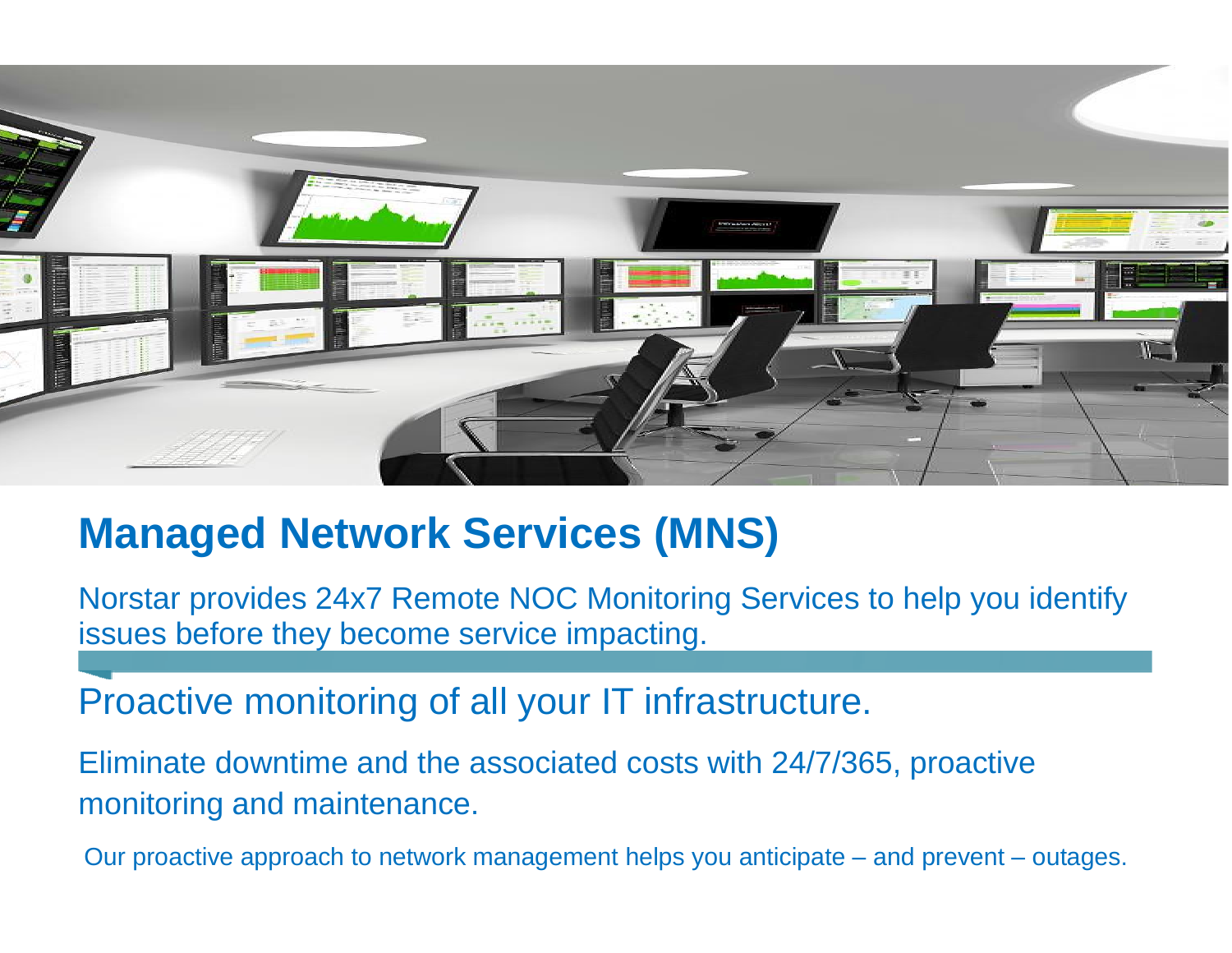

### **A few benefits to network solutions that manage large amounts of data**

- Monitor and prioritize network traffic through quality of service (QoS) controls
- Quickly scale bandwidth in real-time to meet business and application demands
- Connect separate network structures together across great distances
- Enhance speed and reliability through a private network connection
- Bypass public Internet traffic and securely transfer data
- Bundle with Norstar Managed Security services. Let our experts help keep your data and network secure.
- Lower costs and increase productivity. Minimize hardware expenses and staffing needs.
- Flexible service options that allow you to control your user experience
- *Get Regular Statistics to Help you Manage your Network Infrastructure*
- Customizable Reporting and Scheduled Diagnostic Testing
- Proactive Monitoring and Management 24/7/365
- Security and Peace of Mind

Ask Norstar about network performance monitoring and find out. We'll rigorously test the connectivity, protocols, bandwidth, and overall performance of your existing network, to provide data and a series of specific recommendations.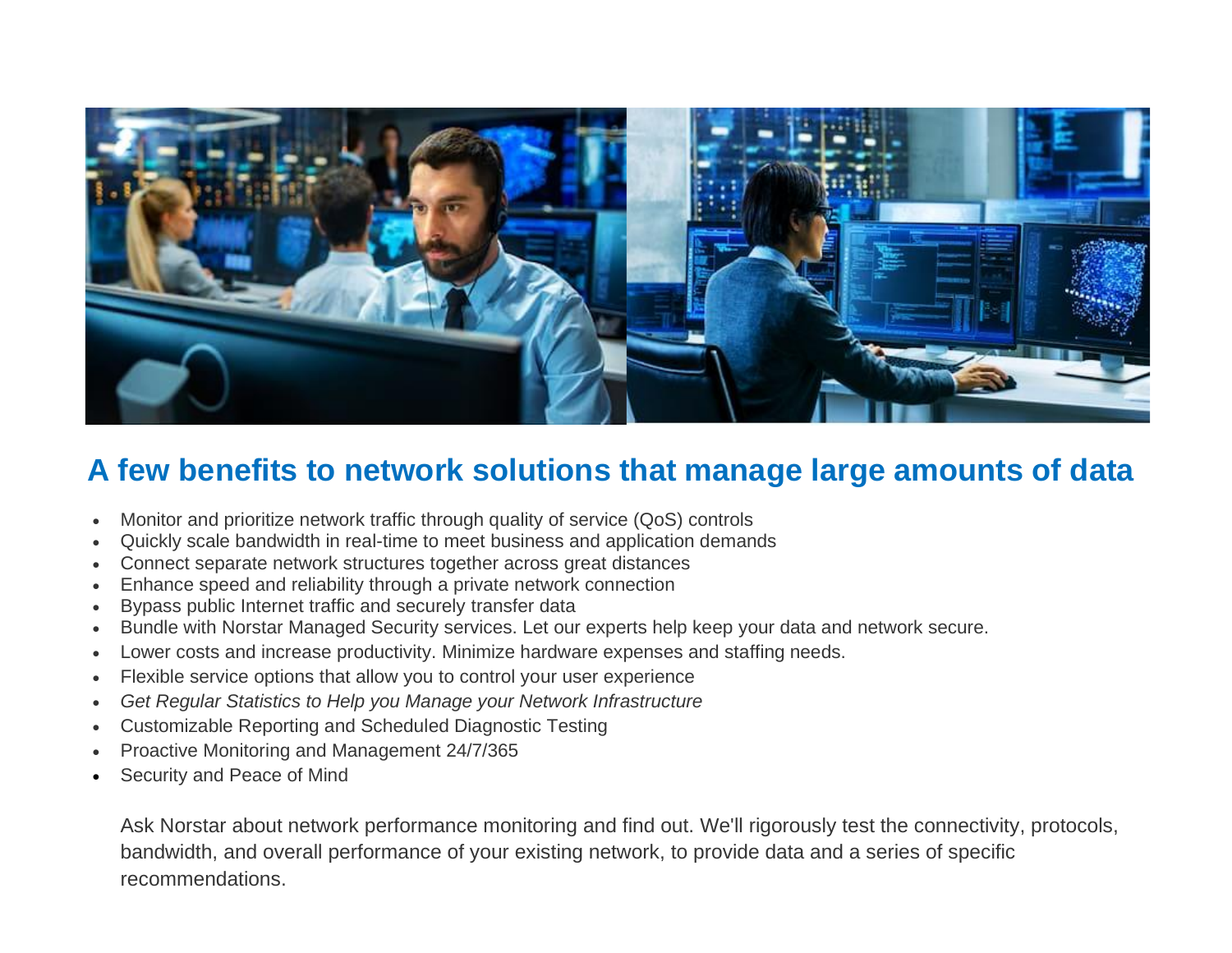We offer a straightforward, easy to understand and managed approach to support IT Services:

Norstar Business Managed Services eliminates the difficulties associated with managing critical network, hardware, software and security solutions that are a critical necessity for your business.



## **[Flexible Reporting](http://www.norstartelecom.com/managednetwork.htm)**

Report on key networks, systems, storage, or applications parameters.

Convenient user-defined or canned time intervals available.

Report on multiple parameters at the component or service level.

Utilize multiple display formats, including embedded trend analysis for capacity planners.

When you work with Norstar's NOC, you get full visibility into your network at all times. Our web-based portal allows you to

track what we're tracking in real time, from NOC support activity to network and IT Infrastructure.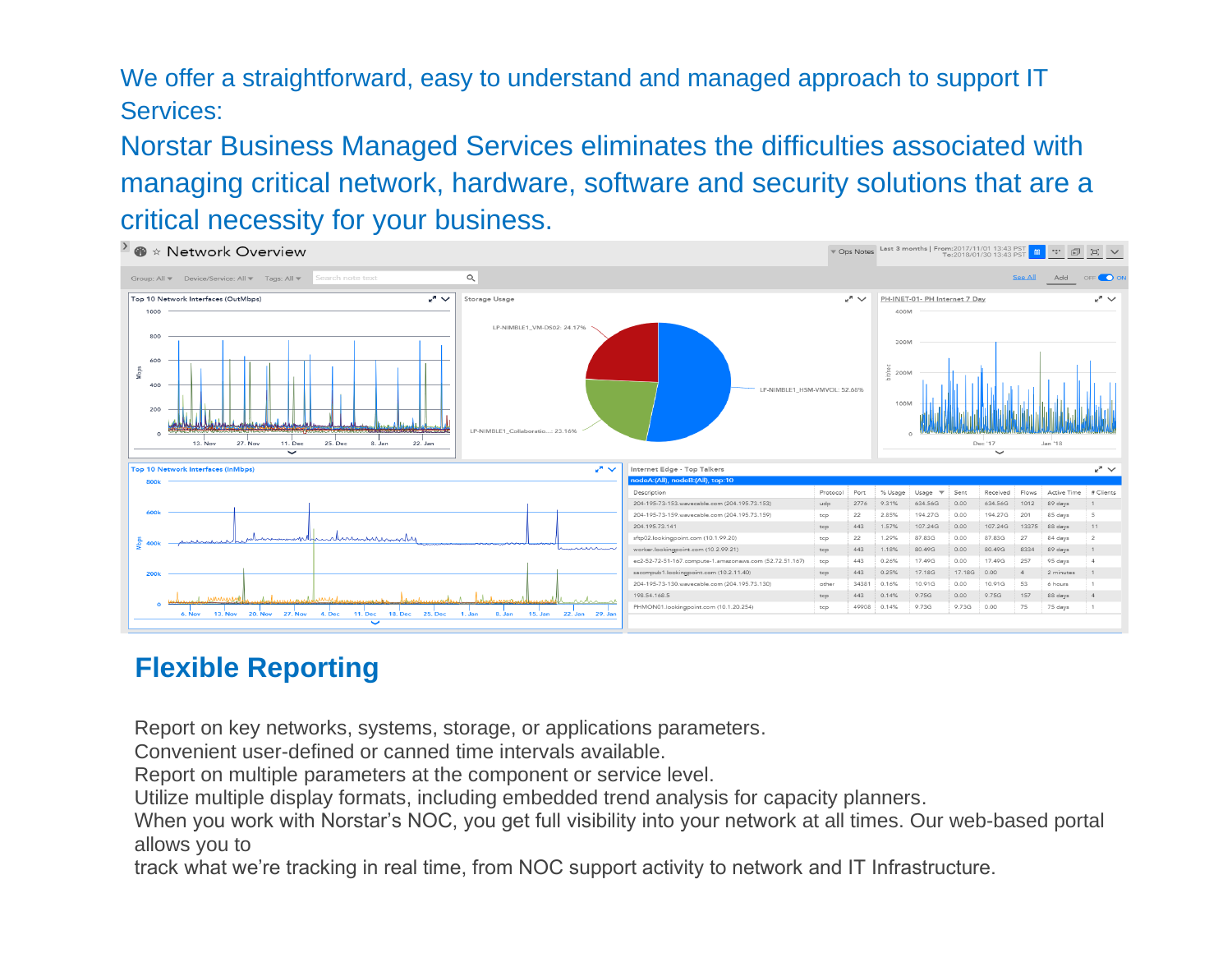

### Rest easy with Norstar proactive Network Operation Center (NOC) monitoring 24X7

#### **MIGRATE TO NORSTAR WITH NO DEPLOYMENT BURDEN**

#### **WITH NORSTAR YOU WILL HAVE SECURITY AND PEACE OF MIND**

At our state-of-the-art Network Operations Center (NOC), our highly certified engineers and operation experts proactively monitor and manage our customers' technology environments and applications, including:

- **Voice**
- **Compute**
- Converged infrastructure
- Storage and backup
- Network (including Wi-Fi)
- Security

We are dedicated to maintaining high-quality support and proactively preventing your business from experiencing downtime.

#### 24/7/365 Call Center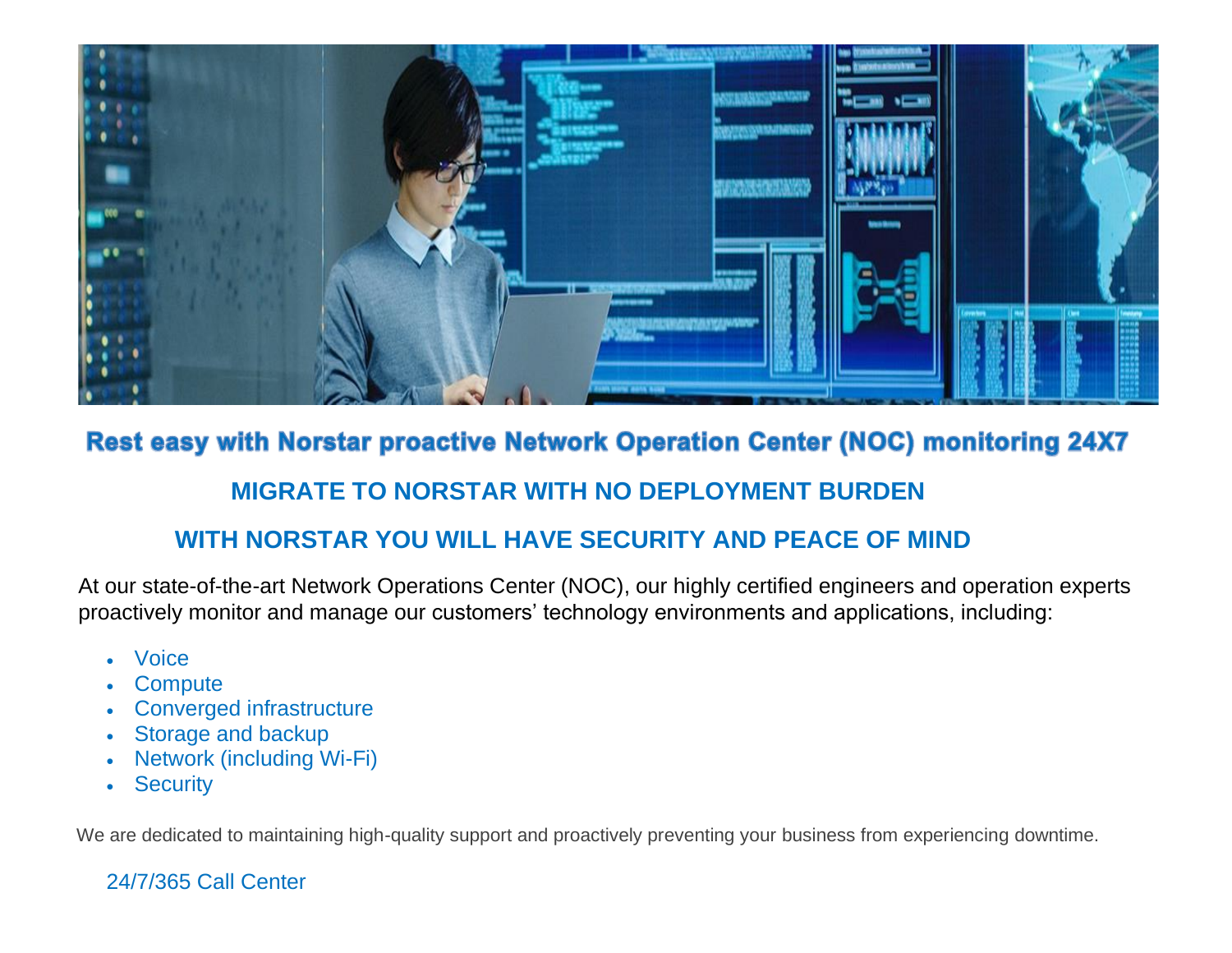#### Round the Clock Monitoring Dedicated to Customer Service

With Norstar Managed Network Services, you maintain control of your overall network strategy while our certified experts monitor day-to-day operations, manage maintenance and upgrades, and rapidly respond to any interruptions. We become an extension of your IT staff. Get our comprehensive data and voice-management solutions, backed by our team of experts—available 24 hours a day, 365 days a year. Whether your pain point is Telecom, WAN, LAN, Desktop or End User Management and support, there is a Norstar solution that meets your needs.

# Network Operations Center (NOC)

Norstar has a 24/7/365 Network Operations Center located at our headquarters where they keep an eye on your network and monitored devices. Our staff is highly experienced and specialized and is complimented by a full team of senior engineers for advanced trouble shooting 24/7/365. Our NOC offers the following professional services:

- 
- 

• Proactive Monitoring **Manufather and Maintenance & Management** • Help Desk Support Guaranteed Service Levels